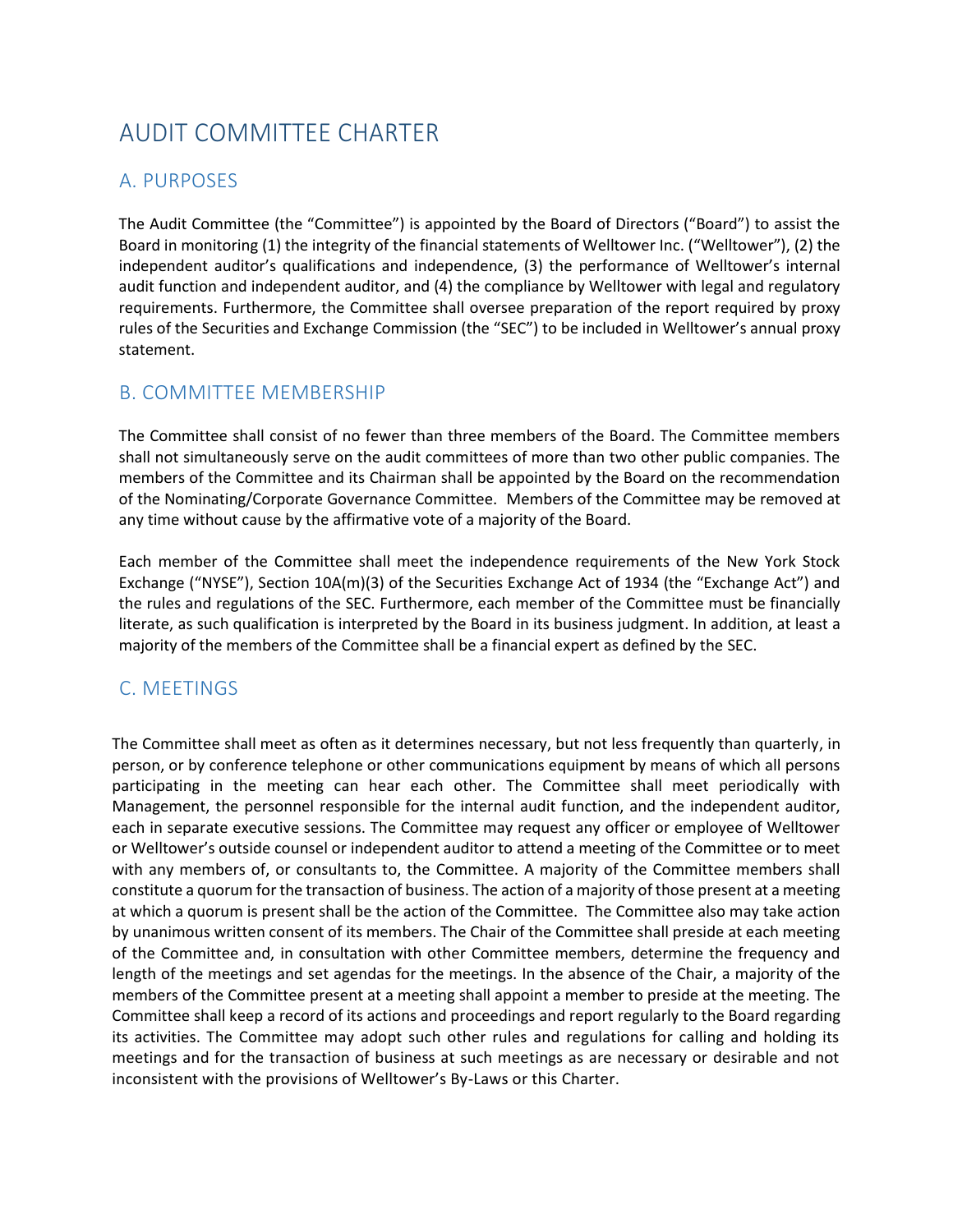### D. COMMITTEE AUTHORITY AND RESPONSIBILITIES

The Committee's authority and responsibilities shall include the following:

#### 1. General

- a. The Committee shall be directly responsible for the appointment (which shall be subject to shareholder ratification), retention, compensation, evaluation and, where appropriate, replacement of Welltower's independent auditor. Further, the Committee shall have the sole authority to approve all audit engagement fees and terms, as well as all non-audit engagements with the independent auditor. Also, the Committee shall be directly responsible for oversight of the independent auditor, including the resolution of disagreements between Management and the independent auditor. The independent auditor shall report directly to the Committee.
- b. The Committee shall pre-approve all auditing services and permitted non-audit services to be performed for Welltower by its independent auditor and establish policies and procedures for the pre-approval of auditing and permitted non-audit services to be provided by the independent auditor.
- c. The Committee may form and delegate authority to subcommittees consisting of one or more members when appropriate, including the authority to grant preapprovals of audit and permitted non-audit services, provided that decisions of such subcommittee to grant preapprovals shall be presented to the full Committee at its next scheduled meeting.
- d. The Committee shall have the authority, to the extent it deems necessary or appropriate, (a) to retain outside legal, accounting or other advisors, and (b) to authorize or conduct special investigations into or studies of matters within the scope of the Committee's responsibilities.
- e. The Committee shall receive appropriate funding, as determined by the Committee, for (a) the payment of compensation to the independent auditor for the purpose of rendering or issuing an audit report and to any advisors (including outside legal, accounting or other advisors) employed by the Committee and (b) the Committee's administrative expenses.
- f. The Committee shall review and reassess the adequacy of this Charter annually and recommend any proposed changes to the Board for approval. The Committee shall annually review the performance of the Committee.
- g. In performing its oversight function, the Committee shall be entitled to rely upon advice and information that it receives in its discussions and communications with Management, the independent auditor and such experts, advisors and professionals as may be consulted with by the Committee to the extent permitted by law.
- h. The Committee shall perform such other functions as it may be delegated by either the Board or required by the SEC or NYSE rules.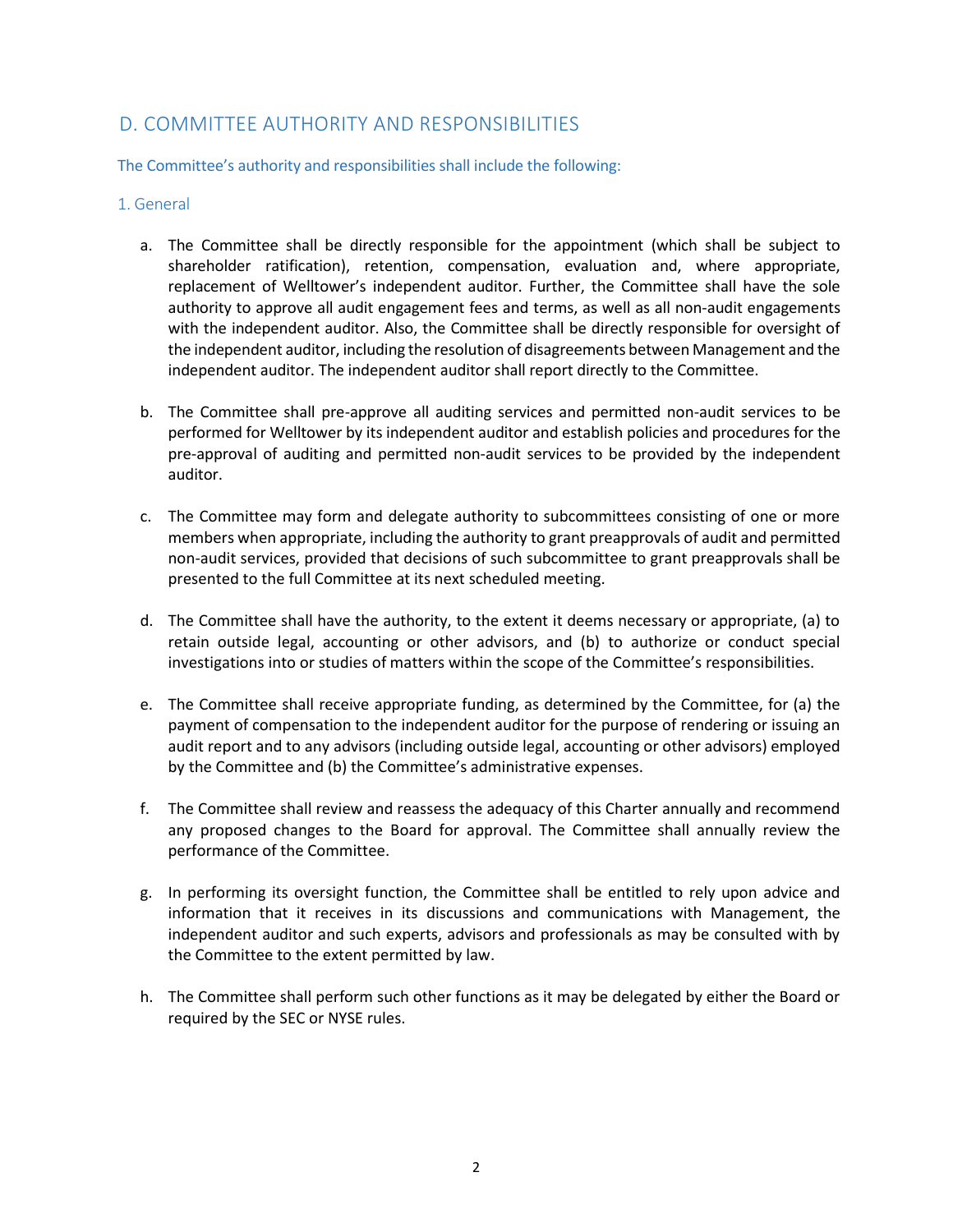#### 2. Financial Statements and Disclosure Matters

- a. Prior to the filing of Welltower's Form 10-K, the Committee shall meet to review and discuss with Management and the independent auditor the annual audited financial statements, including disclosures made in Welltower's Form 10-K under "Management's Discussion and Analysis of Financial Condition and Results of Operations," and the independent auditor's reports related to the annual audited financial statements including critical audit matters to be disclosed in such reports and recommend to the Board whether the audited financial statements should be included in Welltower's Form 10-K.
- b. Prior to the filing of Welltower's Form 10-Q, the Committee shall meet to review and discuss with Management and the independent auditor Welltower's quarterly financial statements, including disclosures made in Welltower's Form 10-Q under "Management's Discussion and Analysis of Financial Condition and Results of Operations," and the results of the independent auditor's reviews of, and reports related to, the quarterly financial statements.
- c. The Committee shall discuss with Management and the independent auditor significant financial reporting issues and judgments made in connection with the preparation of Welltower's financial statements, including any significant changes in Welltower's selection or application of accounting principles, any major issues as to the adequacy of Welltower's internal controls and any special steps adopted in light of material control deficiencies.
- d. The Committee shall review and discuss with Management: (a) earnings press releases, and (b) Welltower's practices with respect to earnings press releases, including the use of pro forma or adjusted non-GAAP information, financial information and earnings guidance provided to analysts and rating agencies.
- e. The Committee shall discuss with Management and the independent auditor the effect of regulatory and accounting initiatives as well as off-balance sheet structures on Welltower's financial statements.
- f. The Committee shall discuss with Management Welltower's major financial risk exposures and the steps Management has taken to monitor and control such exposures, and Welltower's risk assessment and risk management policies.
- g. The Committee shall discuss with the independent auditor the matters required to be discussed by applicable accounting standards relating to the conduct of the audit, including any difficulties encountered in the course of the audit work and management's response, any restrictions on the scope of activities or access to requested information, and any significant disagreements with Management. As appropriate, the Committee may also review with the independent auditor (a) any accounting adjustments that were noted or proposed by the independent auditor but were rejected by Management (as immaterial or otherwise), (b) any communications between the independent auditor's audit team and its national office respecting auditing or accounting issues presented by the engagement, and (c) any "management" or "internal control" letter issued, or proposed to be issued, by the independent auditor to Welltower.
- h. The Committee shall receive reports from the independent auditor and Management regarding, and review and discuss the adequacy and effectiveness of, Welltower's internal controls over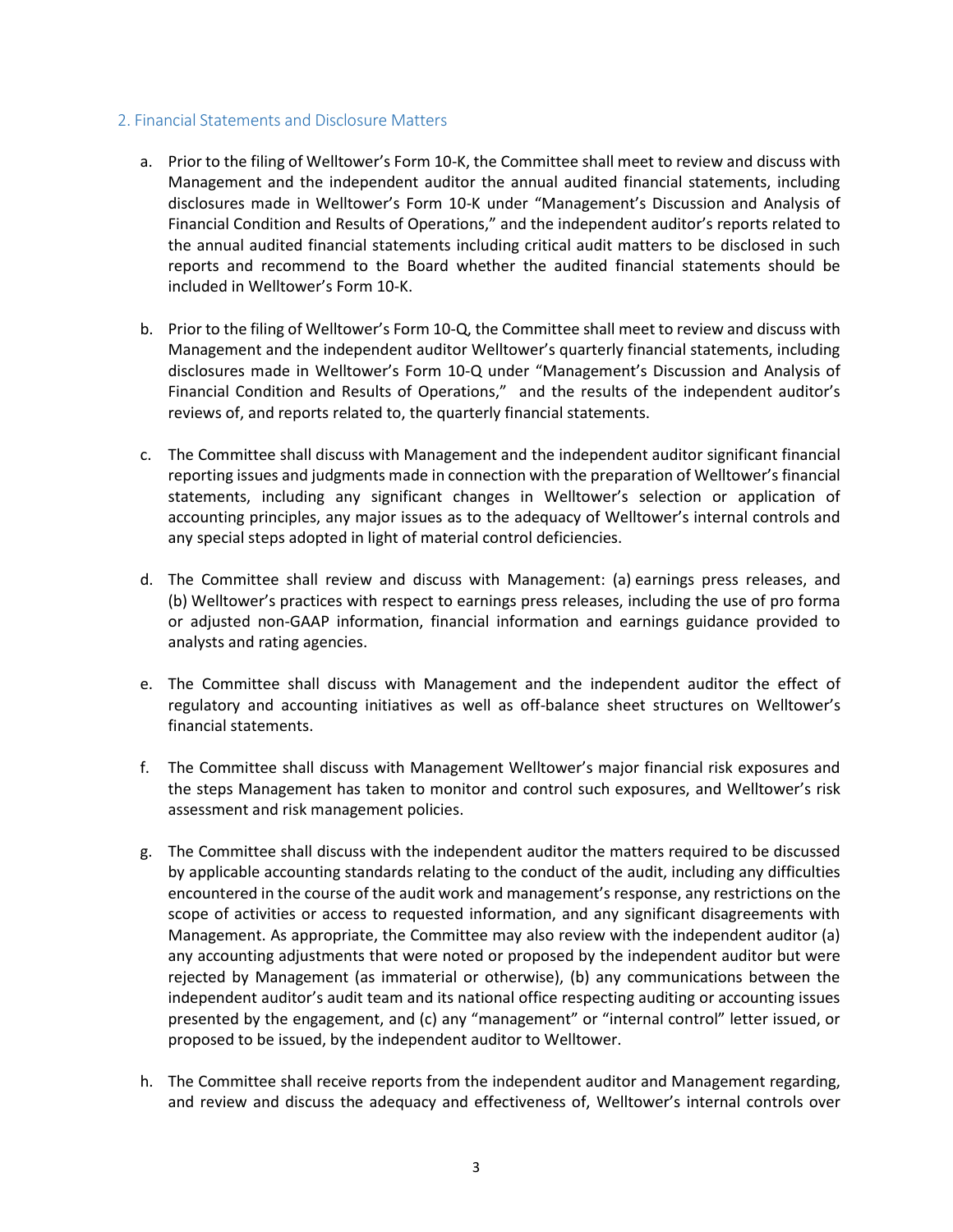financial reporting ("ICFR"). The Committee shall review disclosures made to the Committee by Welltower's Chief Executive Officer and Chief Financial Officer ("CFO") during their certification process for the Form 10-K and each Form 10-Q about any significant deficiencies in the design or operation of ICFR or material weaknesses therein and any fraud involving Management or other employees who have a significant role in Welltower's ICFR.

i. The Committee shall receive reports from Management regarding, and review and discuss the adequacy and effectiveness of, Welltower's disclosure controls and procedures.

#### 3. Oversight of Welltower's Relationship with the Independent Auditor

- a. The Committee shall review and evaluate the lead partner of the independent auditor team.
- b. The Committee shall obtain and review a report from the independent auditor at least annually regarding: (a) the independent auditor's internal quality-control procedures, (b) any material issues raised by the most recent internal quality-control review, or peer review, of the audit firm, or by any inquiry or investigation by governmental or professional authorities within the preceding five years respecting one or more independent audits carried out by the audit firm, and any steps taken to deal with any such issues, and (c) all relationships between the independent auditor and Welltower or individuals in financial reporting oversight roles at Welltower, that may reasonably be thought to bear on the auditor's independence (in order to assess the auditor's independence). The Committee shall discuss with the independent auditor the potential effects of any such relationships on independence.
- c. At least annually, the Committee shall evaluate the qualifications, performance and independence of the independent auditor, including considering whether the auditor's quality controls are adequate and the provision of permitted non-audit services is compatible with maintaining the auditor's independence, and taking into account the opinions of Management and the internal auditors. The Committee shall present its conclusions with respect to the independent auditor to the Board.
- d. The Committee shall oversee the rotation of the lead (or coordinating) audit partner having primary responsibility for the audit and the audit partner responsible for reviewing the audit as required by law. The Committee shall also consider whether, in order to assure continuing auditor independence, it is appropriate to adopt a policy of rotating the independent auditing firm on a regular basis.
- e. The Committee shall recommend to the Board policies for Welltower's hiring of employees or former employees of the independent auditor who participated in any capacity in the audit of Welltower and monitor compliance with such policies and applicable laws.
- f. The Committee shall have direct access to the independent auditor's Area Managing Partner to discuss issues on which the Committee was consulted by the independent auditor and matters of audit quality and consistency.
- g. The Committee shall meet with the independent auditor prior to the audit to discuss the planning and staffing of the audit.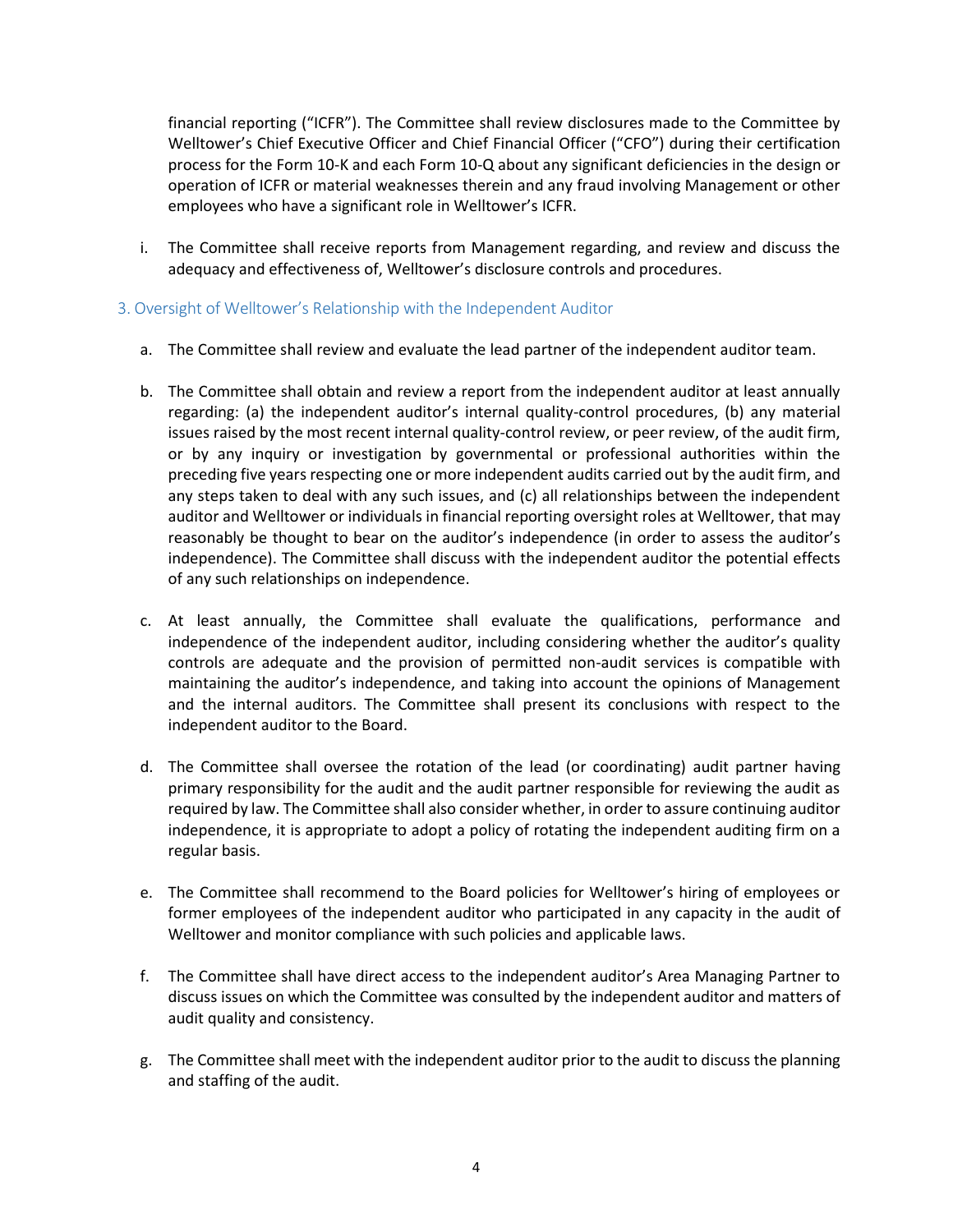### 4. Oversight of Welltower's Internal Audit Function

- a. The Committee shall review the appointment, qualifications, independence, performance and replacement of the internal auditor, including whether the internal auditor's quality controls are adequate. The Committee shall present its conclusions with respect to the internal auditor to the Board.
- b. The Committee shall review the results of the internal audit program and significant reports to Management prepared by the internal auditing department and Management's responses.
- c. The Committee shall discuss with the independent auditor and Management the internal audit department responsibilities, budget and staffing and any recommended changes in the planned scope of the internal audit.
- d. In consultation with the Chair of the Compensation Committee, the Committee shall review and approve the compensation of the internal auditor.
- e. The Committee shall annually review and discuss the performance and effectiveness of the internal audit function.

### 5. Oversight of Welltower's Information Technology Systems

- a. The Committee shall oversee and monitor the information technology function of Welltower as it relates to implementing business objectives and managing risks related to Welltower's internal controls over financial reporting ICFR.
- b. The Committee shall review with Welltower's senior information technology officer and Welltower's CFO any issues raised by the independent auditor or internal auditor relating to the integrity and security of Welltower's information technology systems, and the effectiveness of the systems' support of business objectives and risk management with respect to ICFR.
- c. The Committee shall report regularly to the Board on information technology matters within the scope of the Committee's Charter, as well as any special issues that merit the attention of the Board.
- d. The Committee shall perform such other duties as are necessary or appropriate to assess whether Welltower's information technology systems effectively support Welltower's business objectives and manage risks related to Welltower's ICFR, or as the Board may from time to time assign to it.

#### 6. Compliance Oversight Responsibilities

a. The Committee shall oversee Welltower's compliance program with respect to legal and regulatory requirements, including Welltower's Code of Business Conduct and Ethics and Welltower's policies and procedures for monitoring compliance, and, at least annually, meet to review the implementation and effectiveness of Welltower's compliance program with Welltower's General Counsel, who shall have the authority to communicate directly to the Committee, promptly, about actual and alleged violations of law or Welltower's Code of Business Conduct and Ethics.